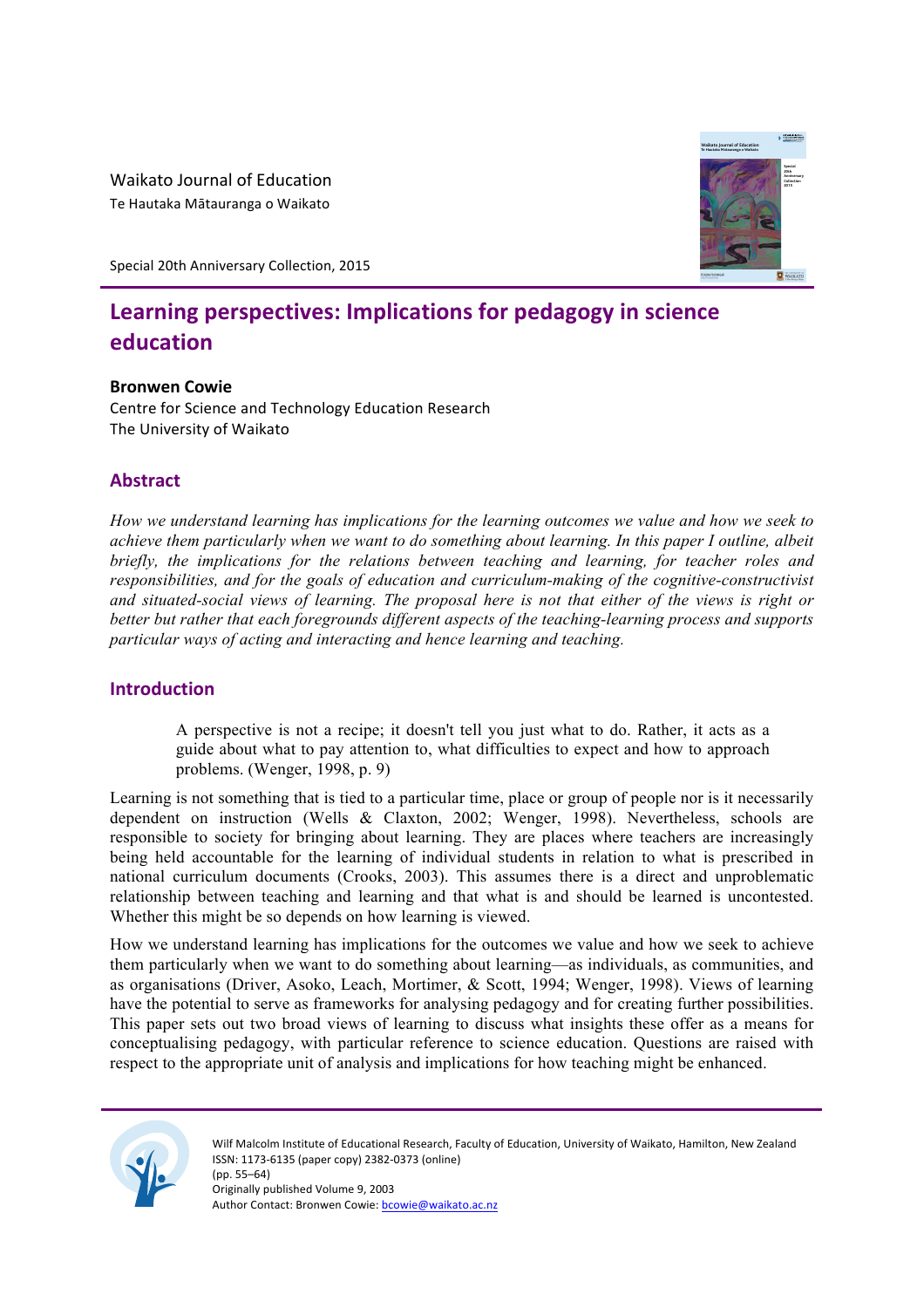## **Views of learning: Implications for teaching**

For the purposes of this paper, two broad views of learning are distinguished: a cognitive constructivist view and a situated-social view (Greeno, 1997; Kirshner, & Whitson, 1997). A cognitive view of learning postulates that knowledge is a mental representation that is actively built up by the learner as part of the process of making sense of their world (Driver, 1989; Osborne & Freyberg, 1985). This view is generally consonant with educational goals of increased knowledge and skills. Learner prior knowledge and experience are considered to both enable and constrain individual meaning making. Learning is seen as an active, rational, individual and somewhat idiosyncratic process (Salomon & Perkins, 1998) for which the learners themselves have the major responsibility. Learning and teaching are not viewed as directly linked.

What social views of learning bring to the fore is that any study of learning involves the situated social system as a unit of analysis (Greeno, 1997; Lave & Wenger, 1991). Building on Vygotsky's work, some writers with a social view of learning construe it as an individual process mediated by tools and social interaction; others propose that both learning and what is learned are situated by virtue of being distributed over people, places and things and the changing relations between them (Salomon  $\&$ Perkins, 1998). In this latter sociocultural view the practices in which people participate constitute what they learn (Wenger, 1998). Knowledge is a matter of competence with respect to those activities valued by the social group of which one is a part. Learning involves the transformation of participation and formation of identity through a process in which the individual and the collective shape each other and experience life and the world as meaningful. In this view, learning is about becoming as well as knowing and identity develops both through individual agency and through social practice. Seen this way, teaching and learning are not directly linked or even mirror images. The teacher and the setting are integral with the learning that takes place. The goals for education encompass successful and increasingly complex participation in socially organised activity and the growth of students' identities as learners (Greeno, 1997).

From a cognitive constructivist perspective, in science education at least, the recommendation is that teachers serve as conceptual change agents who also foster student metacognitive awareness (Hewson, Beeth, & Thorley, 1998). To this end, their role is to provide activities to shift student thinking towards that of the target discipline. Activities that generate cognitive conflict and/or development including the use of mental models and analogies are seen as useful in this regard (Gilbert & Boulter, 2000). Just as importantly, teachers need to monitor and respond to the sense students actually make through formative assessment (Bell & Cowie, 2001). The implication here is that teachers require extensive knowledge of the content to be taught, of the likely progression of student ideas, of ways for finding out about student ideas and of strategies for moving student ideas forward. Teaching is also a learning process—teachers learn about their students, the subject and the impact of the activities they are using.

The work of the early Learning In Science Projects (Osborne & Freyberg, 1985) provides examples of the cognitive constructivist approach. In a unit of work on electric current, for instance, the students' first task is to wire up a bulb and a battery so that the light glows. From this the teacher is able to see whether the students consider one or two wires are needed and hence to gain an insight into how students think about electric current. Students next explore a range of circuits and investigate how to produce a string of 'Christmas lights' where one bulb blowing does not lead to all the lights going out. The students then select one of four research-based models as the best explanation for what they have observed. Class debate follows and the unit culminates with the teacher providing a practical demonstration of the scientific explanation. The work of Taylor (2000) provides another more recent example of the cognitive constructivist approach. Taylor developed and trialled a unit using a modelbuilding approach designed to teach astronomy to New Zealand Year 7 and 8 students. His intervention comprised 11 lessons that focused first on mental and actual models and their limitations and moved on to examine scientists' mental models for the solar system. Students then constructed an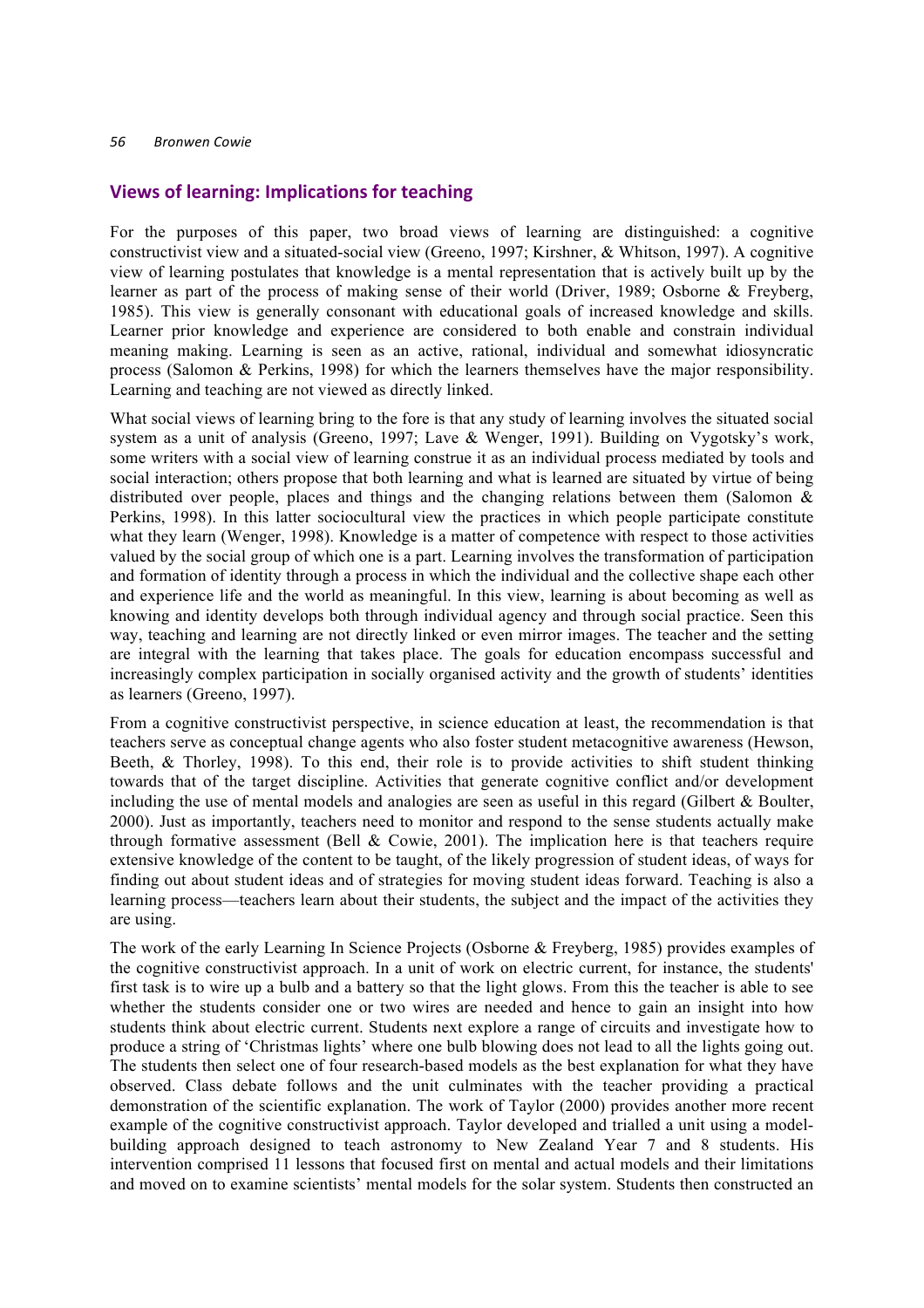actual model (called an orrery). Students were encouraged to utilise the scientists' mental models to solve problems, some of which were novel to them. The class debated the solutions proposed by different groups to help further consolidate the scientists' mental models. As can be seen from these units, the teacher played an active role in taking account of student thinking to shift it towards the scientific view (Bell & Gilbert, 1996).

Viewed from a sociocultural perspective, possible roles for the classroom teacher are mentor of students as apprentices through the zone of proximal development and someone who works with students to develop and sustain classrooms as learning communities. In this case, the practices that teacher-selected tasks afford are centre stage (Cobb, 2002). Any teaching activities need to engage students with teachers in practices consonant with the discipline under study and contribute to positive student identities and identifications with learning and the subject of study in both the short and long term. The aim is for students to become "owners … acquirers, users and extenders" of knowledge in a particular domain (Brown, Ash, Rutherford, Nakagawa, Gordon, & Campione, 1993, p. 190). The collective learning trajectory is considered to be shaped by both the teacher and student interests, knowledge and skills and the resources available in the setting.

The sociocultural perspective poses a number of challenges for teachers not the least being that, as Lave and Wenger (1991) point out, in school there is often "no cultural identity encompassing the activity in which newcomers participate and no field of mature practice for what is being learned" (p. 112). A danger then is that children will simply learn 'school' or how to be a student. The alternative, that teachers aim to develop the class as a 'community of scholars', implies that teachers themselves need to be intentional, self-motivated individual and collaborative learners with their students (Brown et al., 1993, p. 190). The challenge for them is to maintain their integrity with respect to their responsibilities to their students and to the members of the discipline of study and society as a whole with regard to moving student views towards those currently viewed as viable. Put another way, teachers need to manage the interaction of the planned and the emergent curriculum so that teaching and learning interact to "become structuring resources for each other in a way that maximises the negotiation of meaning" (Wenger, 1998, p. 14).

A sociocultural perspective is consonant with current recommendations in science education that teachers need to support social interactions that promote the development of scientific reasoning (Dushl & Hamilton, 1998) and is, therefore, consistent with suggestions that teachers provide opportunities for students to talk, read and write using the language of science (Lemke, 1990) and to learn through argumentation (Driver & Newton, 1997). This perspective recognises that students not only learn science but also learn about science and so this approach lends import to current recommendations for an explicit focus on the nature of science (Driver et al, 1996), particularly in terms of how scientific ideas are investigated, debated and validated (Hipkins, Stockwell, Bolstad, & Baker, 2002).

This perspective is consistent with current calls for more inclusive and socially relevant teaching of 'science for all' and the associated concern with scientific literacy (Laugksch, 2000). The use of stories, including the stories of science, is recommended as a teaching approach (Millar & Osborne, 1998) that promotes student understanding of both science content and the nature of science. Scientists are construed as real people with real motivations, interests and feelings and so science knowledge development is represented as a human, creative endeavour. Barker (2002) provides three stories about New Zealand scientists with the potential to meet these goals. These include a story about *Andreas Reischeck—The Collector* and another about *Joan Wiffen, Dinosaur Woman* which have links to the Living World, and Planet Earth and Beyond strands and also illustrate the ethical and nonauthoritarian nature of science. Similarly, Boniface (2002) provides ideas for a range of *stories for chemistry* and McKinley (1997) suggests traditional Māori legends have this potential. Others have found that traditional childrens stories can serve similar purposes. For instance, Grugeon and Gardner (2000) used *Goldilocks and the Three Bears* as a context to explore heat transfer during cooling with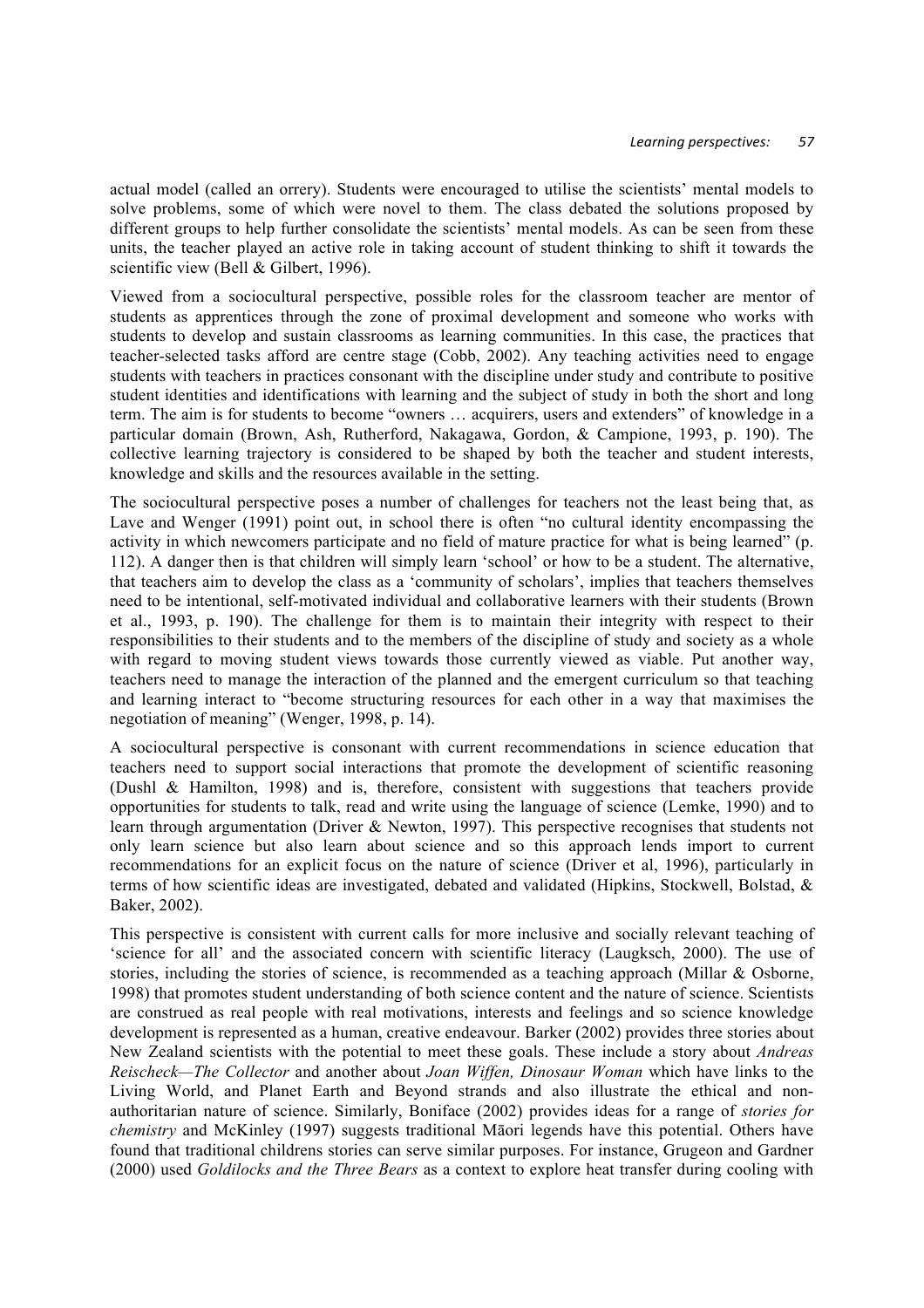#### *58 Bronwen Cowie*

primary school students. (In the scientific sense, Mother Bear's porridge should be 'just right' and the smaller bowl of Baby Bear's porridge should be the coolest.)

# Views of learning—a framework for understanding research on teaching

Looking across the two views of learning it is clear that they reflect a widening unit of analysis for learning and what is learned, along with increasing complexity in the means by which might be supported and directed. Interestingly, a shift similar to that outlined above is evident in research on teaching. Concern with teacher knowledges (Shulman, 1987), particularly pedagogical content knowledge, arose in the mid 1980s—a time of intense interest in student alternative concepts in Science education. At the same time, a view of teaching as a rational individual activity found support in a concern with teacher reflection in and on action (Schon, 1983) alongside research on student metacognition (Baird & Northfield, 1992). The ability to reflect on action was, and still is, considered crucial to transforming complex knowledge into action and the development of further knowledge based on practice (Darling-Hammond, Wise, & Klein, 1999). This said, debates about the existence of a body of knowledge for teaching and the nature of such knowledge are ongoing.

Investigations into the knowledge needed for teaching, particularly those conducted through classroom-based research that also take into account teacher perspectives, have illuminated the complexity of the knowledges teachers bring into play at the moment of teaching. Teachers use an integrated amalgam of understandings about students, the subject and pedagogy that is both subject to change, context specific and linked with personal experience, inside and outside the classroom (Hiebert, Gallimore & Stigler, 2002; Shulman, 1992). There is a body of evidence that teacher beliefs and views about students, teaching and the subject of study influence practice (Bell & Gilbert, 1996) with some referring to these as a 'hidden curriculum' (Uhrmacher, 1997). With this research has come the realisation that teaching is a complex practice that cannot be dichotomised into knowledge and action (Boaler, 2003). Rather, as Shulman proposed recently, teacher knowledge is "part of a complex set of interactions, involving action, and analysis and affect" (Shulman, 2003, cited in Boaler, 2003, p. 1–2). This contention has support at the level of effective classroom practice from the work of Jones and Moreland (this issue). They found that a dual focus on teacher pedagogical content knowledge and teachers' formative interactions in the classroom led to enhanced student learning.

Support for a wider unit of analysis for pedagogy also comes from the work of Connelly and Clandinin (1999). They found that although an initial focus on teacher knowledge through notions of personal practical knowledge and professional knowledge landscapes resonated with teachers, it did not address teacher concerns completely. Careful attention to these concerns indicated teachers were "more concerned to ask questions of who they are than of what they know" (Connelly & Clandinin, 1999, p. 3). This led Connelly and Clandinin to a focus on how knowledge, context and identity are related and to explore links between teacher identity and curriculum making, the ways in which teacher identities are composed, sustained and changed, and the links between context (including space and time) and teacher identity.

Research on teacher careers and professional development supports the importance of the temporal dimension in any unit of analysis (Huberman & Grounauer, 1993); this is a feature of situated-social views of learning. Teachers in Bell and Cowie's (2001) research indicated that a focus on a particular idea could be sustained, albeit intermittently, over the duration of a five week unit and that, whereas their focus at the beginning of the year was on getting know their students, by the end of the year mutual teacher-student confidence supported greater risk taking by teachers and students in the pursuit of understanding.

As with learning, research has indicated that teaching has affective and social dimensions. Teacher confidence and self-efficacy play a role in their practice (Black, 1998), with teachers adopting a more tranmissive approach when they lack confidence in their understanding of a curriculum area (Carlsen,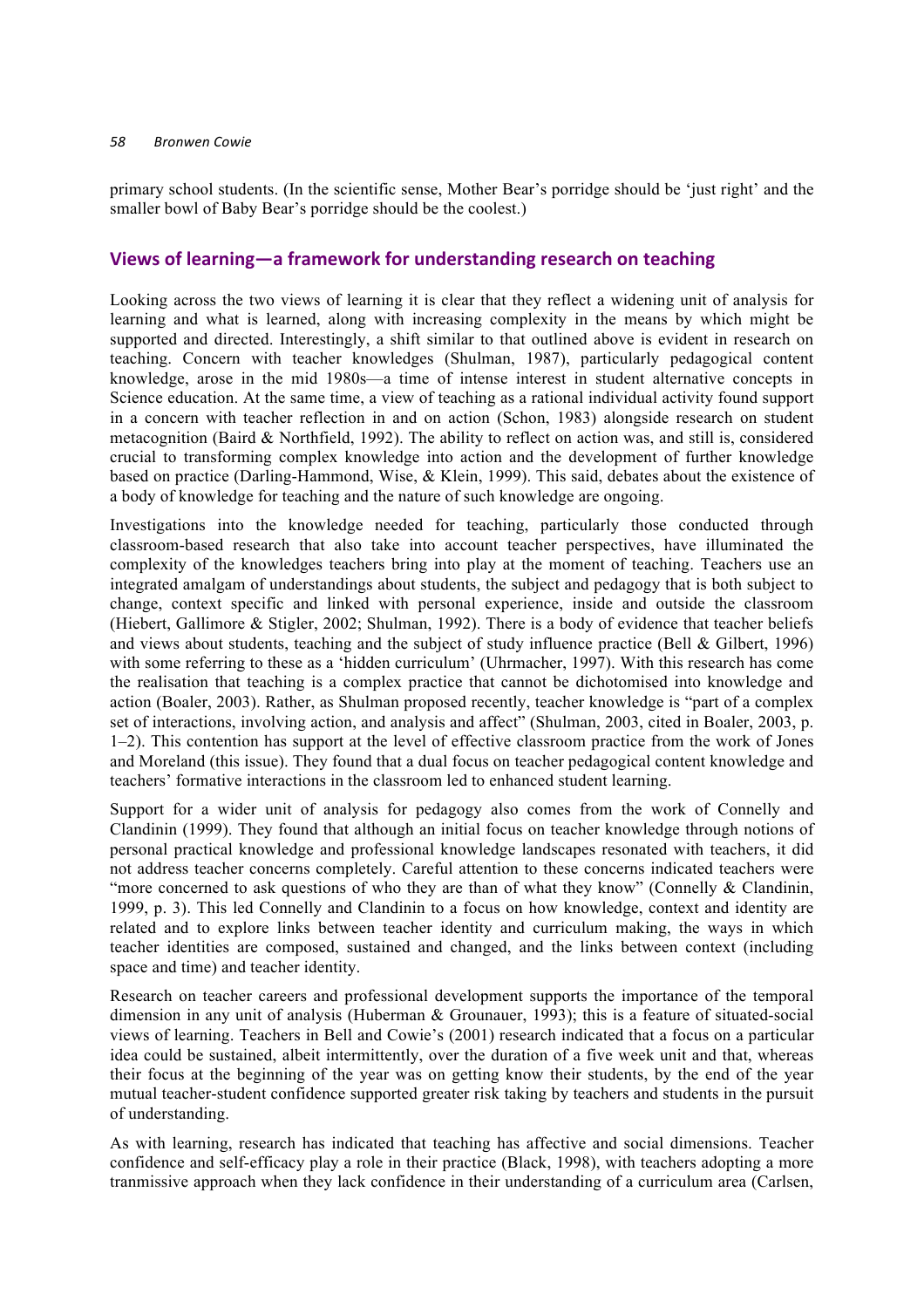1991). A teacher from the Learning in Science Project (Assessment) (Bell & Cowie, 2001), for instance, described how her confidence in her pedagogical knowledge of expansion in metals and her confidence in and knowledge of the skills of her students in discussing ideas contributed her decision to allow time for class discussion of the effect of heat on solids. Despite this, she noted that her confidence in her own pedagogical content knowledge wavered when the class seemed to be coming to the wrong conclusion. Affect plays a key role in supporting and constraining teacher change (Hargreaves, 2001). Bell and Gilbert (1996), Bell and Cowie (2001) and Jones and Moreland (2003) found that, for teachers, changing their practice was as much an emotional as an intellectual challenge.

Likewise, research highlights that teaching is a responsive relational activity (Darling-Hammond, Wise & Klein, 1999). The New Zealand teachers in Bell and Cowie's (2001) and Jones and Moreland's (2003) research were concerned that any feedback they provided to students not only supported student learning but also their relationships with students. This concern is well supported in the New Zealand and international literature. Building on this, Leach and Moon (1999) suggest an appropriate unit of analysis for pedagogy is the "pedagogic setting" composed of "the practice that a teacher (or teachers) together with a particular group of learners, creates, enacts and experiences" (p. 267). This unit is perhaps too limited; teachers are members of and are held to account by a number of communities each with their own expectations.

Schools as the settings for teaching and learning are increasingly being implicated in teacher practice. Teachers are members of school staffs with particular expectations and practices that shape their actions. It seems that, over time, school staffs develop a *school way* of doing things into which newcomers are inducted (Fullan, 1999; Putnam & Borko, 2000; Spurr, 2003). This is possibly why just over three quarters of teacher respondents in a recent New Zealand national survey on curriculum implementation described colleagues in the same school as the most effective curriculum support for teaching (McGee et al., 2002). The school organisational and physical environment also acts to shape what is possible, particularly with regard to principal support (Fullan, 1999). Evidence from Jones and Moreland's (2003) study, where the momentum for change and development has been sustained past the direct involvement of the researchers, is that it was important that the school staff as a whole became involved in the sharing of ideas. In this way the learning trajectory of the research teacher group intersects with, is informed by and shapes that of the staff as a whole. Put another way, there is a body of research that affirms the importance of collaborative and whole school professional development. Alongside this, secondary and specialist teachers tend to affiliate with their subject subcultures and these then frame what they consider possible, practical and professional (Jones, 1999). Teachers who draw meaning (identify with) their subject specialty may resist changes to its structure and to what it means to be a teacher (Bell  $& Gilbert, 1996$ ), unless this is renegotiated with other teachers of the same subject.

Analyses of teaching that construe it as the management of dilemmas also draw attention to the wider setting (Lampert, 1985) but in a way that highlights the contradictions and conflicts in teacher roles and responsibilities. Wallace and Louden (2002), for instance, suggest that teachers of Science face a range of dilemmas that derive from the nature of science as a subject and the ways science knowledge is represented, from the diversity amongst students and from issues related to teaching and learning. These dilemmas include the need to reconcile teaching practices with a particular view of learning, to balance the learning needs of students who might continue on to be scientists and those who might not and the challenges associated with responding to curriculum change. New Zealand teachers, it seems, struggle with how to meet the need for individual understanding and for class curriculum coverage (Bell & Cowie, 2001), with how to respond to student needs and interests and national curriculum demands (McGee et al., 2001) and with how to prioritise different government initiatives such as environmental education, numeracy and literacy. In terms of this wider context, Hill (2000) in New Zealand, Reay and Wiliam (1999) in England and Johnston, Guice, Baker, Malone and Michelson (1995) in the United States provide compelling evidence of the impact of national assessment policy on teacher practice. Teachers are influenced by factors from both outside and inside the classroom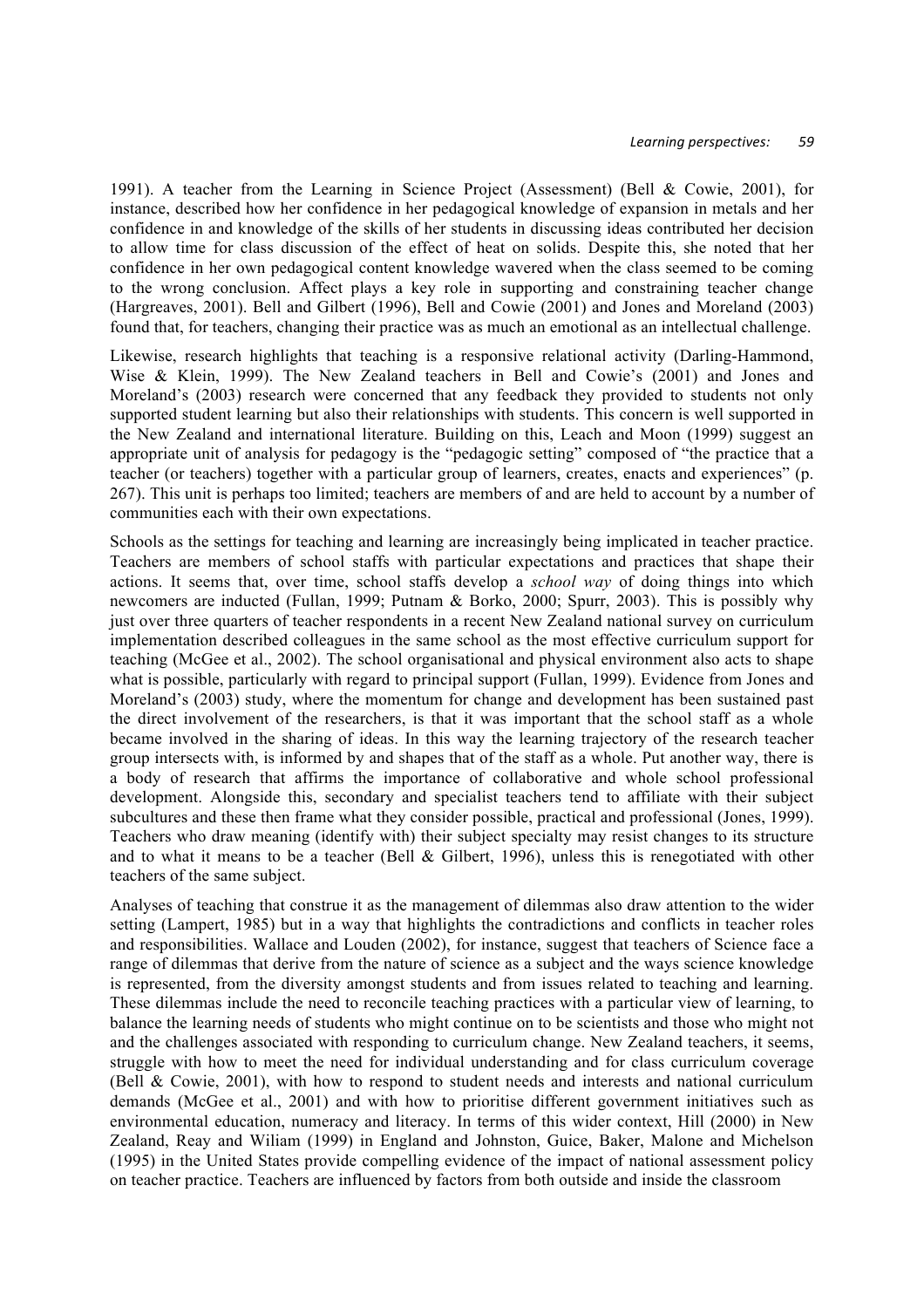#### *60 Bronwen Cowie*

This review of research on teaching, short though it is, illustrates some of the complexity with which teaching is now understood. In this field, research has added to our understanding of the significance of teacher personal characteristics and qualities in a manner consistent with a cognitive constructivist view of learning. It has also detailed the ways in which teaching, learning and the setting (physical, social and political, and inside and outside the classroom) are inextricably intertwined in a manner more consistent with social views of learning. There are many possible candidates for a unit of analysis for teaching.

# **Discussion**

Although views of learning can serve only as a guide for how teaching might be accomplished (Wenger, 1998) they do have implications for the meanings and consequences of teaching and learning actions. Firstly, they highlight that the same activities and actions can serve different purposes and have different meanings depending on the perspective adopted. For instance, social interaction can be viewed as part of the context for learning or integral to the learning. A teacher working from a social perspective would be interested in finding out about student ideas as a starting point for further learning rather than as something to be challenged as in the cognitive constructivist perspective (Howe, 1996). Just as importantly, both views indicate that teaching is also a learning activity. It would seem, therefore, that teachers could benefit from being clear about the view of learning that underpins the curricula they are charged with teaching and the meanings of the actions they take to do this. Unfortunately, teachers not only struggle to conceptualise learning from, for instance, a constructivist perspective (Bell & Gilbert 1996) but the views) of learning that underpin a curriculum may be neither coherent or explicit (Bell, Jones, & Carr, 1995). For example, in research conducted on the curriculum stocktake, a teacher expressed a desire that, in the professional development phase of the implementation of the science curriculum, the view of learning implicit in the curriculum document be made explicit. Such clarity would seem all the more important when current views of learning and concomitant descriptions of teaching construe learners and teachers as active.

Different views of learning support different educational goals (Greeno, 1997). While educational goals are always contestable, the 'knowledge society' currently advocated is generally consonant with a sociocultural view of learning and the development of students' identities as life long learners (Greeno, 1997; Ministry of Education, 1993; Wells & Claxton, 2002). The teacher working from a social-situated perspective needs to foster students' abilities to learn and come to see themselves as critical knowers' and doers' in a particular domain (Brown et al, 1993). The teacher, therefore, requires a complex appreciation of the subject of study and of the wider implications of teaching actions and interactions. The "renewal of culture as well as its reproduction" (Wells & Claxton, 2002, p. 5) is a focus and so teachers and students need opportunities to participate meaningfully in the processes of curriculum development (Wenger, 1998). Thus, a sociocultural perspective highlights a contradiction in the current context: How can teachers develop students' identities as lifelong learners in a setting where the trend is towards curricular prescription and teacher accountability for student achievement of specified learning outcomes (Crooks, 2003).

The two broad views of learning discussed here indicate that the individual teacher or the situated social system—where this could be the classroom, the school or each and all of these as part of the wider community, for periods from a few minutes to a year or more—are possible candidates for a unit of analysis for teaching. In line with current thinking in relation to learning, it would seem sensible to consider these two broad views/units as complementary (Greeno, 1997; Salomon & Perkins, 1998) with each contributing, albeit in different ways, to our understanding of the complexity of the teaching process. For researchers who wish to inform teaching and teachers interested in changing their practice the decision about a choice of the unit for analysing and informing teaching is more problematic. Teachers it seems rarely draw on research when actively seeking to enhance their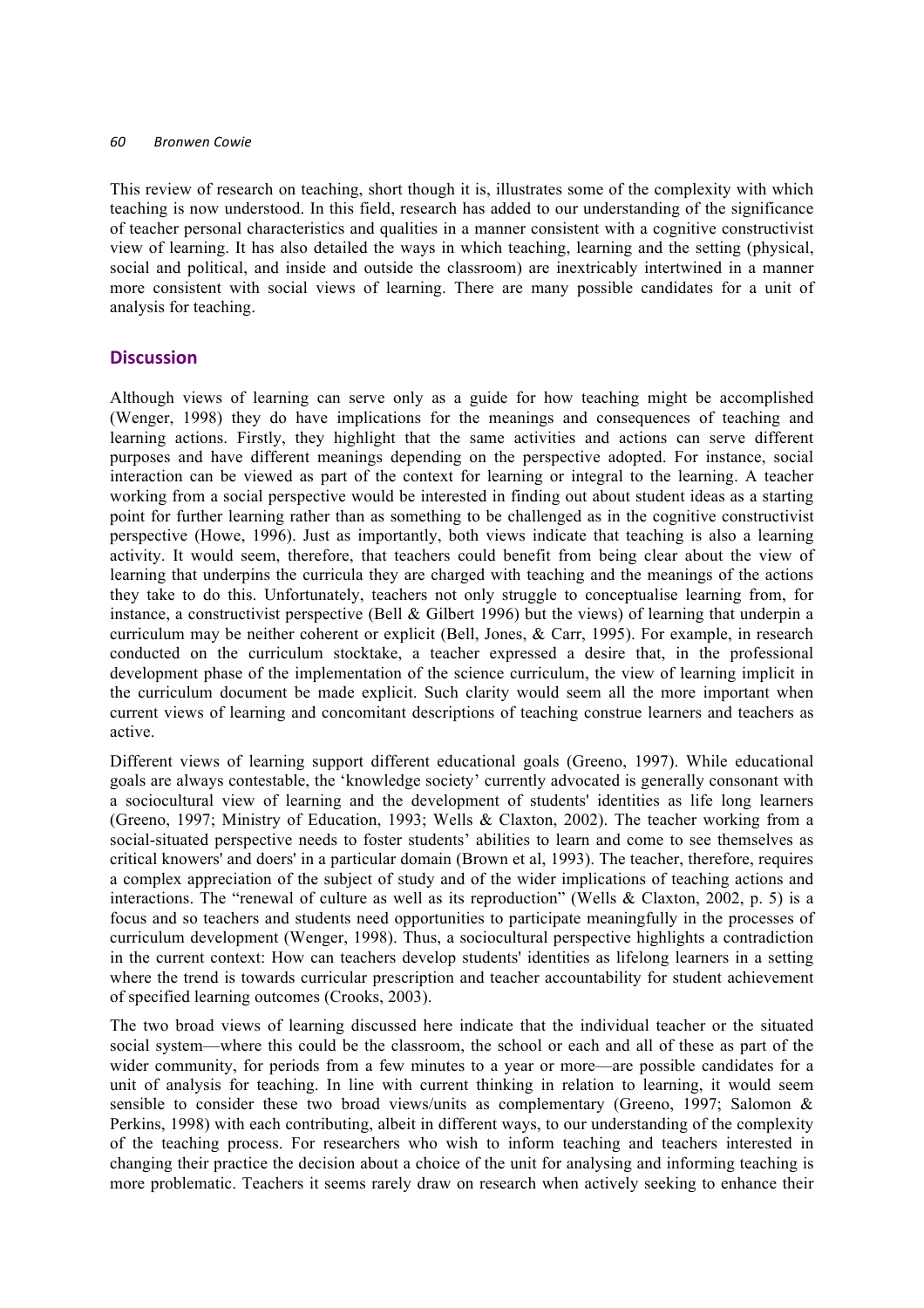teaching. Black (2003) argues the issue here is more to do with the transformation of knowledge into actions than the translation of research findings. Teachers require a fine grain analysis of the teaching/learning process (Boaler, 2003) because they are not simply interested to know that discussion is beneficial, for instance, they also need to know how to set up and support productive discussions. Suggestions for units are 'the lesson' (Hiebert, Gallimore, Stigler, 2002), 'activities that work' (Appleton, 2003) and 'classroom practices' or sequences of action and interaction that encompass the development of ideas over time (Boaler, 2003). New Zealand research indicates a need to focus on teacher affect, beliefs and pedagogical content knowledge along with the wider School (and policy) context that might support and constrain teaching practice (Bell & Gilbert, 1996; Bolstad, Cowie & Eames, 2003; Jones & Moreland, 2003). In terms of the picture of the woman who can be both beautiful and an old crone, the conundrum is how to keep all these aspects in focus at the same time—dialogue amongst researchers and between researchers and teachers would seem the most likely solution.

To sum up, this paper has outlined, albeit briefly, the implications for the relations between teaching and learning, for teacher roles and responsibilities, and for the goals of education and curriculummaking of two contemporary views of learning. The proposal here is not that either of the views is right or better but rather that each foregrounds different aspects of the teaching-learning process and supports particular ways of acting and interacting and hence learning and teaching. Social and situated views of learning do, however, challenge the assumptions that seem to underpin the current emphasis on evidence-based or informed policy and practice and the concern to 'scale-up' research initiatives.

### **References**

- Appleton, K. (2003). How do beginning primary school teachers cope with Science? Toward an understanding of science teaching practice. *Research in Science Education, 33*(1), 126.
- Baird, J., & Northfield, J. (1992). *Learning from the PEEL experience*. Melbourne, VIC, Australia: Faculty of Education, Monash University.
- Barker, M. (2002). Ripping yarns—Science stories with a point. *New Zealand Science Teacher, 101*, 38–39.
- Bell, B., & Cowie, B. (2001). *Formative assessment and science education.* Dordrecht, The Netherlands: Kluwer Academic Press.
- Bell, B., & Gilbert, J. (1996). *Teacher development: A model from science education.* London, England: Falmer.
- Bell, B., Jones, A, & Carr, M. (1995). The development of the recent national New Zealand science curriculum. In *SAMEpapers 1995* (pp. 3–44). Hamilton, New Zealand: CSTER, The University of Waikato.
- Black, P. (2003, April 21–25). *Turning research into practice: How does the D fit into RD?* Paper presented at the 2003 American Educational Research Association Conference, Chicago USA.
- Black, P. (1998). *Testing: Friend or foe? The theory and practice of assessment and testing.* London, England: Falmer.
- Boaler, J. (2003, July 13–18). Studying and capturing the complexity of practice—the case of the dance of agency. Paper presented at the 2003 Joint Meeting of PME and PMENA. Honolulu, Hawaii.
- Bolstad, R., Cowie, B., & Eames, C., (2003). *An evaluation of environmental education in New Zealand schools: Volume 1—a summary of research findings* (A report commissioned by the Ministry of Education from New Zealand Council for Educational Research and CSTER) University of Waikato, Hamilton, New Zealand
- Boniface. S. (2002). Stories for chemistry. *New Zealand Science Teacher, 101*, 38–39.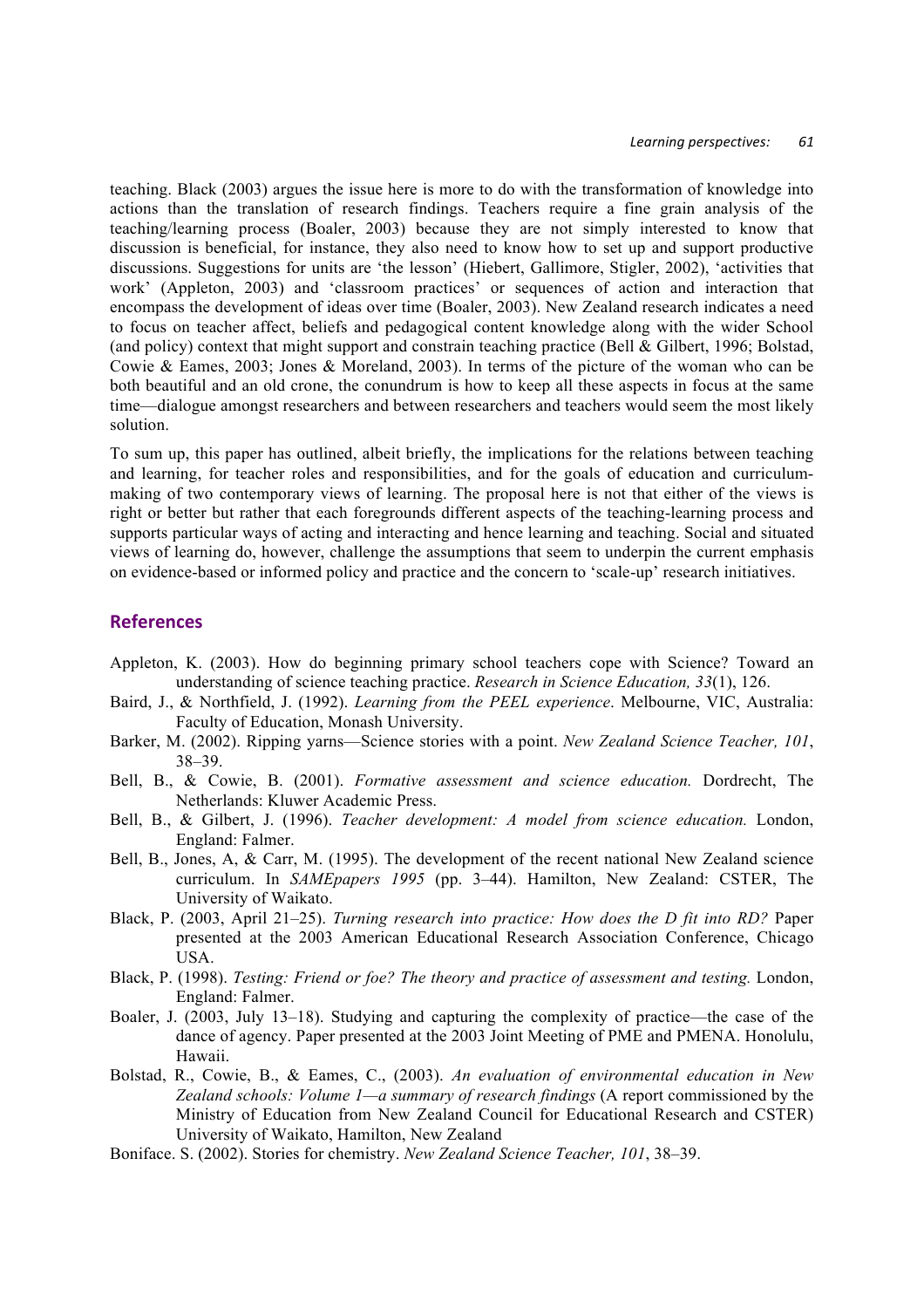- Brown, A., Ash, D., Rutherford, M., Nakagawa, K., Gordon, A., & Campione, J. (1993). Distributed expertise in the classroom. In G. Salomon (Ed.), *Distributed cognitions: Psychological and educational considerations* (pp. 188–228)*.* Cambridge, England: Cambridge University Press.
- Carlsen, W. (1991). Questioning in classrooms: A sociolinguistic perspective. *Review of Educational Research, 61*(2), 157–178.
- Cobb, P. (2002). Reasoning with tools and inscriptions. *Journal of the Learning Sciences, 112*(3), 187–216.
- Connelly, M., & Clandinin, J. (1999). *Shaping a professional identity: Stories of educational practice.*  New York, NY: Teachers College Press.
- Crooks, T. (2003, April 21–25). *Some criteria for intelligent accountability applied to accountably in New Zealand.* Paper presented at the 2003 American Educational Research Association Conference, Chicago, USA.
- Darling-Hammond, L., Wise, A., & Klein, S. (1999). *A license to teach.* San Francisco, CA: Jossey-Bass.
- Driver, R, (1989). The construction of scientific knowledge in school classrooms. In R. Millar (Ed.), *Doing science: Images of science in science education* (pp. 83-106) London, England: Falmer.
- Driver, R., & Newton, P. (1997, September). *Establishing the norms of scientific argumentation in classrooms.* Paper presented at the European Science education research Association Conference, Rome, Italy.
- Driver, R., Leach, J., Millar, R., & Scott, P. (1996). *Young peoples images of science.* Buckingham, England: Open University Press.
- Driver, R., Asoko, H., Leach, J., Mortimer, E., & Scott, P. (1994). Constructing scientific knowledge in the classroom. *Educational Researcher, 23*(7), 5–12.
- Duschl, R., & Hamilton, R. (1998). Conceptual change in science and in the learning of science. In B. Fraser & K. Tobin (Eds.), *International handbook of science education* (pp. 1047–1065). Dordrecht, The Netherlands: Kluwer Academic Press.
- Fullan, M. (1999). *Change forces: The sequel.* London, England: Falmer.
- Gilbert, J., & Boulter, C., (Eds.) (2000*). Developing models in science education*. Dordrecht, The Netherlands: Kluwer.
- Greeno, J. G. (1997). On claims that answer the wrong questions. *Educational Researcher, 26*(*1*), 5– 17*.*
- Grugeon, E., & Gardner, P. (2000). *The art of story telling for teachers and pupils: Using stories to develop literacy in primary classrooms.* London. England: David Fulton.
- Hargreaves, A. (2001). Emotional geographies of teaching. *Teachers College Record, 103*(6), 1056– 1080.
- Hewson, P., Beeth, M., & Thorley, R. (1998). Teaching for conceptual change. In B. Fraser & K. Tobin (Eds.), *International handbook of science education* (pp. 199–218). Dordrecht, The Netherlands: Kluwer.
- Hiebert, J., Gallimore, R., & Stigler, J. (2002). A knowledge base for the teaching profession: What would it look like and how can we get one? *Educational Researcher, 31*(5), 3–20.
- Hill, M. F. (2000). Remapping the assessment landscape in self-managing schools (Unpublished Doctoral Thesis). University of Waikato, Hamilton, New Zealand.
- Hipkins, R., Stockwell, W., Bolstad, R., & Baker, R. (2002). *Commonsense, trust and science: How patterns of beliefs an attitudes to science pose challenges for effective communication* (Report prepared for the New Zealand Ministry of Education). Wellington, New Zealand: New Zealand Council of Educational Research.
- Howe, A. C. (1996). Development of science concepts within a Vygotskian framework. *Science Education, 80*(1), 35–51.
- Huberman, M., & Grounauer, M. (1993). *The lives of teachers.* London, England: Cassell.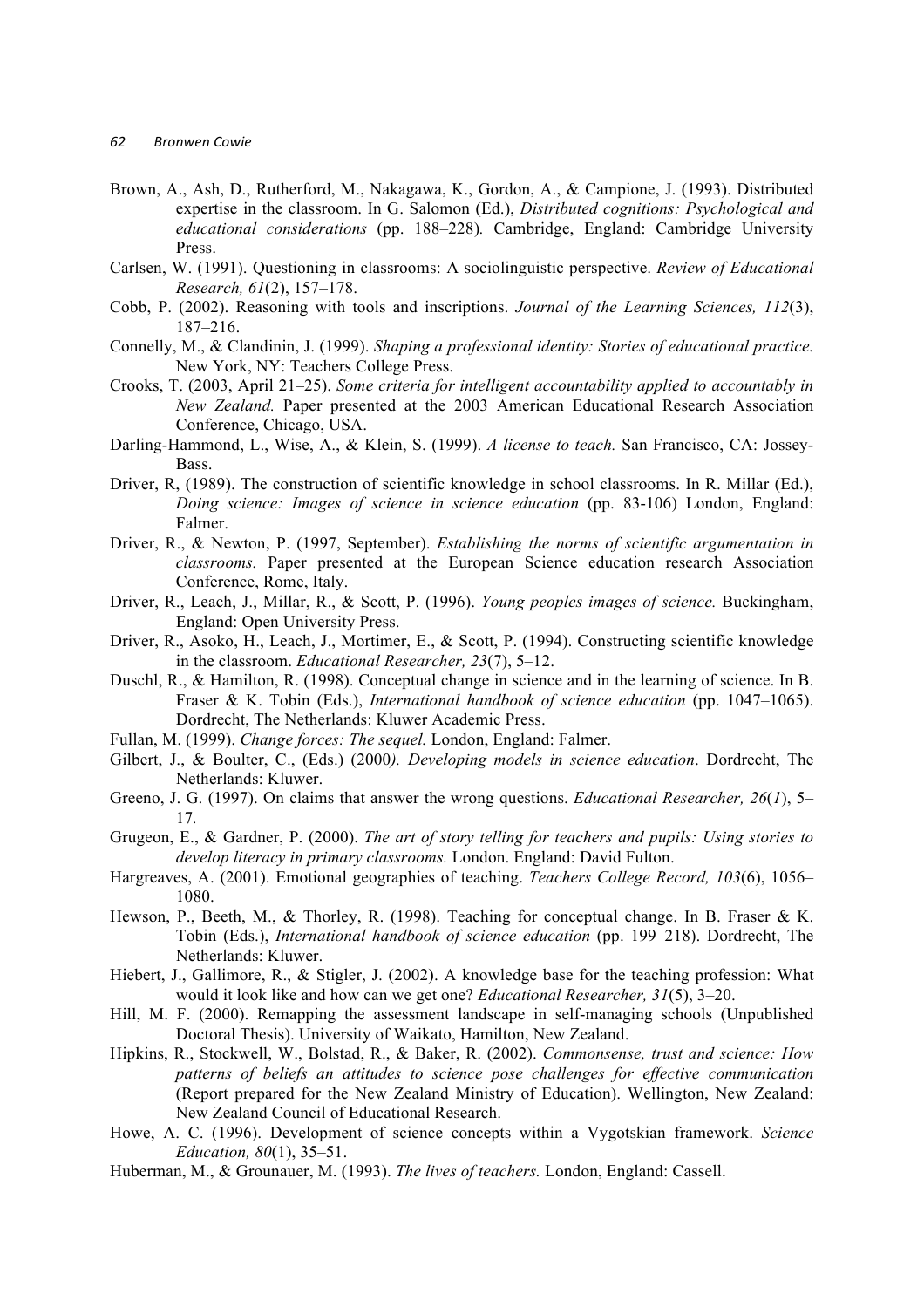- Jones, A. (1999). The influence of teachers' subcultures on curriculum innovation. In J. Loughran (Ed.), *Researching teaching* (pp. 155–171). London, England: Falmer.
- Jones, A., & Moreland, J. (2003, July). *From classroom-based research to school wide reform in science and technology teaching practice: The case of Mountview school.* Paper presented at ASERA Conference, Sydney, NSW, Australia.
- Johnston, P., Guice, S., Baker, K., Malone, J., & Michelson, N. (1995). Assessment of teaching and learning in "literature-based" classrooms. *Teaching and Teacher Education, 11*(4), 359–371.
- Kirshner, D., & Whitson, J. A. (1997). Editors' introduction to situated cognition: Social, semiotic, and psychological perspectives. In D. Kirshner & J. A. Whitson (Eds.), *Situated cognition: Social, semiotic, and psychological perspectives* (pp. 1–16). Mahwah, NJ: Lawrence Erlbaum.
- Lampert, M. (1985). How do teachers manage to teach? Perspectives on problems in practice. *Harvard Educational Review, 55*, 178–194.
- Laugksch, R. (2000). Scientific literacy: A conceptual overview. *Science Education, 84,* 71–94.
- Lave, J., & Wenger, E. (1991) Situated learning: Legitimate peripheral participation. Cambridge, England: Cambridge University Press.
- Leach, J., & Moon, B. (1999). Recreating pedagogy. In J. Leach & B. Moon (Eds.), *Learners and pedagogy* (pp. 265–276). Milton Keynes, England: Open University Press.
- Lemke, J. (1990). *Talking science; Language, learning, values*. Norwood, NJ. Ablex Publishing.
- McGee, C., Jones, A., Bishop, R., Cowie, B., Hill, M., Miller, T., … MacKenzie, K. (2002). *Teacher' experiences in implementing the New Zealand national curriculum.* Waikato Institute for Research in Learning & Curriculum, Centre for Science & Technology Education Research and Māori Education Research Institute, The University of Waikato, Hamilton, New Zealand:
- McGee, C., Cowie, B., Jones, A., Bishop, R., Miller, T., & MacKenzie, K. (2001). *Curriculum stocktake: National school sampling study, Milestone 1*. (Report on national teacher focus groups). Waikato Institute for Research in Learning & Curriculum, Centre for Science & Technology Education Research and Māori Education Research Institute, Hamilton, New Zealand.
- McKinley, E. (1997). Māori and science education: Participation, aspirations and school curricula. In B. Bell & R. Baker (Eds.), *Developing the science curriculum in Aotearoa New Zealand* (pp. 213–226). Auckland, New Zealand: Addison Wesley Longman.
- Millar, R., & Osborne, J. F. (Eds.). (1998). *Beyond 2000: Science education for the future.* London, England: Kings College.
- Ministry of Education. (1993). *The New Zealand curriculum framework*. Wellington, New Zealand: Learning Media.
- Osborne, R. J., & Freyberg, P. S. (1985). *Learning in science: The implications of childrens science.* Auckland, New Zealand: Heinemann.
- Putman, R., & Borko, H. (2000). What do new views of knowledge an thinking have to say about research on teacher learning? *Educational Researcher, 29*(1), 4–15.
- Reay, D., & Wiliam, D. (1999). I'll be a nothing: Structure, agency and the construction of identity through assessment [1]. *British Educational Research Journal, 25*(3), 343–354.
- Salomon, G., & Perkins, D. N. (1998), Individual and social aspects of learning. *Review of Research in Education, 23*, 1–24.
- Schon, D. A. (1983). *The reflective practitioner: How professionals think in action*. New York, NY: Basic Books.
- Shulman, L. (1992). Toward a pedagogy of cases. In J. Shulman (Ed.), *Case methods in teacher education* (pp. 1–29). New York, NY: Teachers College Press.
- Shulman, L. (1987). Knowledge and teaching: Foundations of the new reform. *Harvard Educational Review, 57*, 1–22.